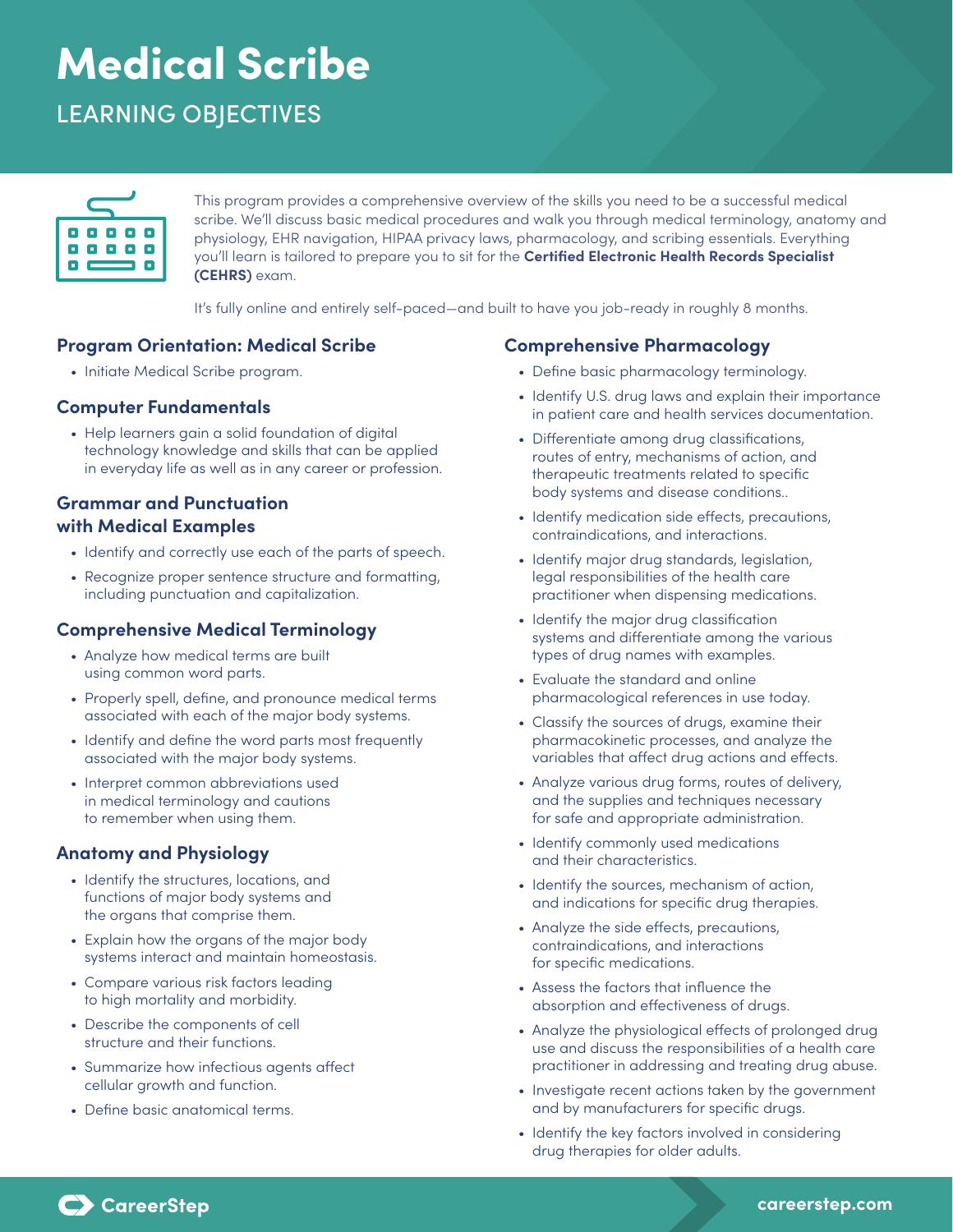# Medical Scribe

LEARNING OBJECTIVES

#### **Comprehensive HIPAA**

- Describe HIPAA basics.
- Understand the HIPAA Privacy Rule.
- Understand the HIPAA Security Rule.
- Describe the HITECH Act.
- Explain regulations for business associates.
- Summarize HIPAA documentation and training.
- Review applied HIPAA security for healthcare professionals.

# **Comprehensive Electronic Medical Records**

- Demonstrate how patient records are used and regulated.
- Complete tasks required for scheduling patient appointments.
- Practice clinical information reporting.
- Apply basic coding for reimbursement claims.
- Outline revenue cycle and financial reporting.

#### **Scribe Essentials**

- Understand the history of the Medical Scribe industry.
- Understand what a medical scribe is.
- Understand the importance of HIPAA as a medical scribe.
- Underline the medical scribe's scope of care and ability to maintain integrity and patient privacy.
- Describe the primary roles and responsibilities as a medical scribe.
- Understand the necessary skills of a medical scribe.
- Review do-nots and tips to succeed as a medical scribe.
- Relate to different clinical environments as a member of a multidisciplinary team.
- Understand the different clinical settings.
- Know the difference between outpatient facilities/ clinics and the emergency department workflow.
- Apply medical terminology when documenting and communicating among healthcare professionals.
- Review the vital signs.
- Record basic medical abbreviations.
- Illustrate knowledge of common prefixes and suffixes used in medical terminology.
- To distinguish the difference between subjective and objective findings.
- Conduct through documentation of the chief complaint, history of present illness, review of systems, current medication regimen, allergies, medical history and family history.
- Have a baseline understanding of different physical exam findings.
- Understand what information will be added to the assessment and plan.
- Execute the standard order of documentation by using the acronym SOAP
- Know the common laboratory tests and what they are used to test for in regard to medical decision making.
- Know the common medical imaging and what they are used for in regard to medical decision making.
- Understand vital signs and physical exam findings and how they contribute to medical decision making.
- Identify and document the final diagnosis from the provider.
- Summarize the patient's disposition, plan and discharge instructions as ordered from the provider.
- Demonstrate active listening skills to document the patient visit.
- Navigate the EHR Go platform and successfully enter the visit information into the EHR system provided.
- Utilize what you have learned in previous courses in this program to practice a "real life" scribing exercise to include medical terminology and pharmacology.

# **Career Success in Healthcare**

- Define "professionalism" and "success" in your own terms.
- Differentiate between long-, medium-, and short-range goals.
- Assess and develop your time management skills.
- Develop plans to enhance your creative and critical thinking.
- Use an effective decision-making process to maximize your chances for success.
- Describe methods to maximize verbal, nonverbal, and written communication.
- Describe the health care system.
- Describe and discuss organizational structure, communication channels, and lines of authority.